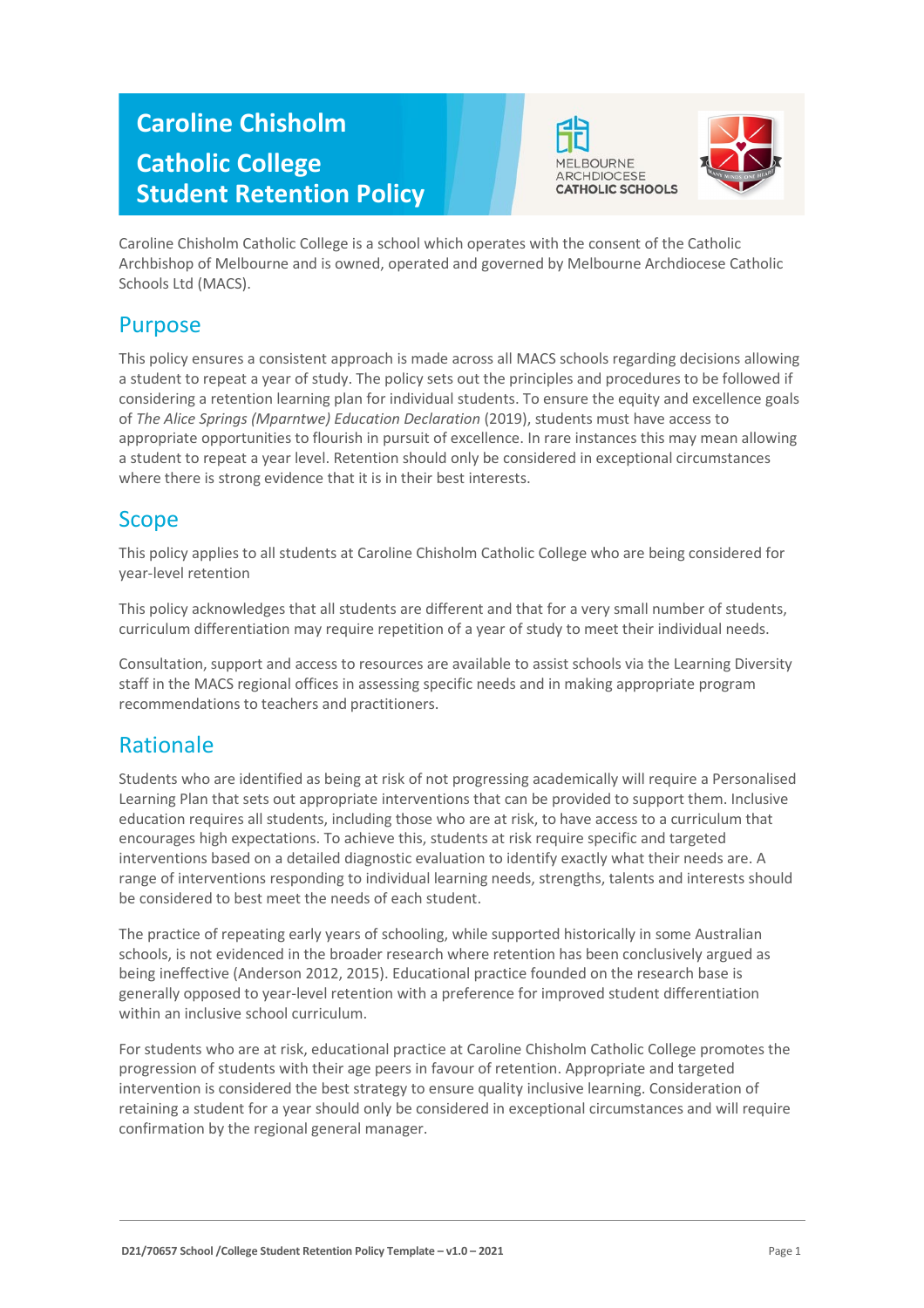## **Definitions**

#### **Exception**

There are some exceptions which allow students to enrol with agreement by the principal. A student who falls within an exception automatically meets the age eligibility requirements to apply to enrol at a MACS school.

#### **Exemption**

A student who does not fall within an exception is required to apply for special consideration. Exemptions from the minimum and maximum age requirements are rare, rather than being considered acceptable practice.

#### **Late entry**

Late entry refers to commencing school one year later than expected, according to chronological age.

#### **Parent**

'Parent' is used as a reference to a parent, guardian or carer.

#### **Year level repetition/retention**

Year level repetition or retention refers to the repeating of the last year of schooling in which a student was enrolled.

### **Principles**

Year-level retention aims to redress concerns that students are unlikely to make successful progress in the next school year due to their low performance (Rathmann et al. 2020). Retention usually means a change in the learning environment with new classmates who are younger.

Research uniformly concludes that year-level retention is not an effective intervention for supporting students with lower academic achievement or ensuring their socioemotional well-being (Romanes & Hunter 2015). Retention is perceived as a critical event in a student's schooling that may trigger profound emotions and stress and affect student wellbeing. In most research studies, retention has been linked to a decline in motivation and found to be an ineffective intervention for later achievement and success.

In Victoria, compulsory schooling is from 6 to 17 years with primary schools catering for students aged 5–12 years and secondary schools catering for students aged 13–18 years. In certain circumstances, some exceptions or exemptions may be granted to this age restriction. Exceptions include the enrolment of students aged 19–20 years where they are completing an approved course of study, e.g. VCE over four years rather than two years to accommodate a disability.

Exceptions also include 18-year-old students changing schools in Year 12 to accommodate subject selection options or family relocation. See the MACS Retention Guidelines for the full range of available exceptions.

Exemptions may be granted in exceptional circumstances to individual students following application via the principal to the regional general manager.

Students aged 13 years and over must be enrolled in a secondary school. A student can only repeat one year level, e.g. a student that repeats a four-year-old kindergarten year will be deemed to have already been retained. Maximum age requirements will also need to be considered, e.g. a student aged 13 years and over must be enrolled in a secondary school.

The Caroline Chisholm Catholic College Student Retention Policy is underpinned by the *Disability Discrimination Act 1992* (Cth) and the associate[d Disability Standards for Education 2005](https://www.education.gov.au/disability-standards-education-2005) (Cth).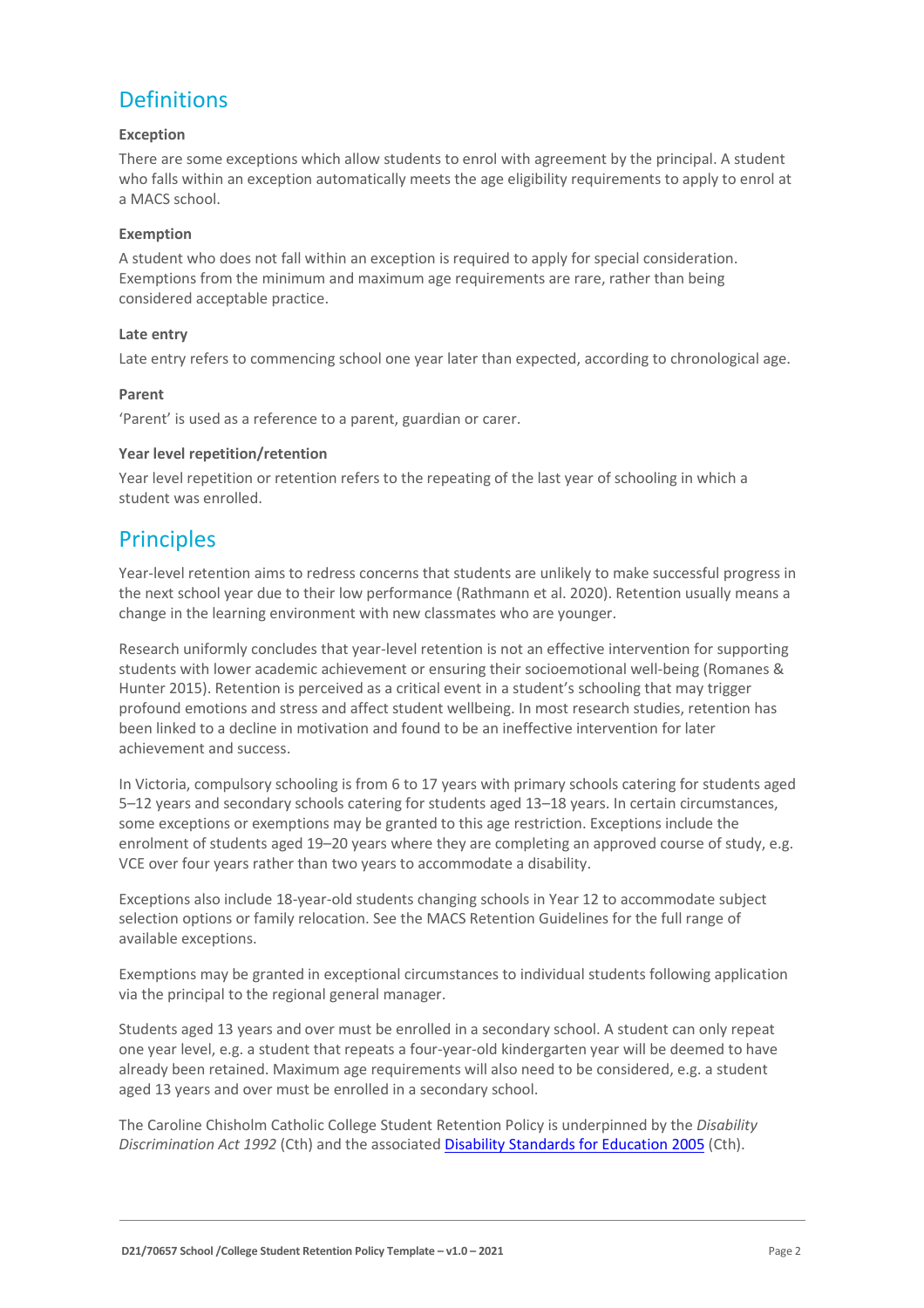## **Procedures**

The Caroline Chisholm Catholic College Student Retention Policy supports the Catholic faith by celebrating each student's uniqueness and embracing all students as respected and valued members of the learning community. The policy acknowledges that local pastoral discretion at the school level is an important element of decision-making in regard to student retention.

### **1. Establishment of review committee**

- 1.1 Caroline Chisholm Catholic College has established a committee to review all applications for year-level retention.
- 1.2 The committee consists of **Principal, Deputy Principal – Student Wellbeing, Director of Campus, and Additional Needs Coordinator.**
- 1.3 Detailed minutes of all meetings should be kept ensuring transparency of process.

#### **2. Review of issues underpinning the request**

- 2.1 A detailed review of the issues surrounding the request for retention must be undertaken by Caroline Chisholm Catholic College.
- 2.2 Evidence is to be provided of the student's ability and diverse learning needs in one or more curriculum areas.
- 2.3 Additional formal assessments are to be sought if appropriate.
- 2.4 For late entry, students must meet the Victorian Registration and Qualifications Authority [Guidelines to the Minimum Standards and Requirements for School Registration.](https://www.vrqa.vic.gov.au/Documents/schoolstandards.docx)

#### **3. School decision-making**

- 3.1 Parents/guardians/carers should be considered as partners during the process.
- 3.2 Where appropriate, the student themseblves should be involved in the decision-making process.
- 3.3 Consideration must be given to any social or emotional effects and cultural needs that may transpire as an outcome of the decision.
- 3.4 The principal, having considered fully the views of all stakeholders and in the best interests of the student and school community, will make a recommendation for retention to the regional general manager where this is considered in the best interests of the student.
- 3.5 All applications must be made via the *Application for Repeating a Year Level* and endorsed and lodged by the principal in partnership with the family.

### **4. Regional office decision-making**

- 4.1 A committee will be formed, chaired by the regional general manager or delegate, to review all minimum age exemption, maximum age exemption and retention applications.
- 4.2 Each committee must encompass expertise required to make an informed decision, e.g. a psychologist, Learning Diversity consultant, Wellbeing consultant and regional leadership consultant/regional general manager as core members.
- 4.3 Additional members should be involved to consider applications on cultural grounds, e.g. learning consultants – new arrivals/refugees, or education officers – Aboriginal and Torres Strait Islanders, as applicable.
- 4.4 A rationale for the final decision must be provided on the Application for Repeating a Year Level submitted by the principal and the outcome will be returned to the school by the regional general manager.

#### **5. Confirming decisions**

- 5.1 Parents/guardians/carers will be advised formally of the decision by the principal, through completion of the Application for Repeating a Year Level*.*
- 5.2 Parents/guardians/carers are required to sign a consent form to confirm the proposed year level retention where this is the final outcome.